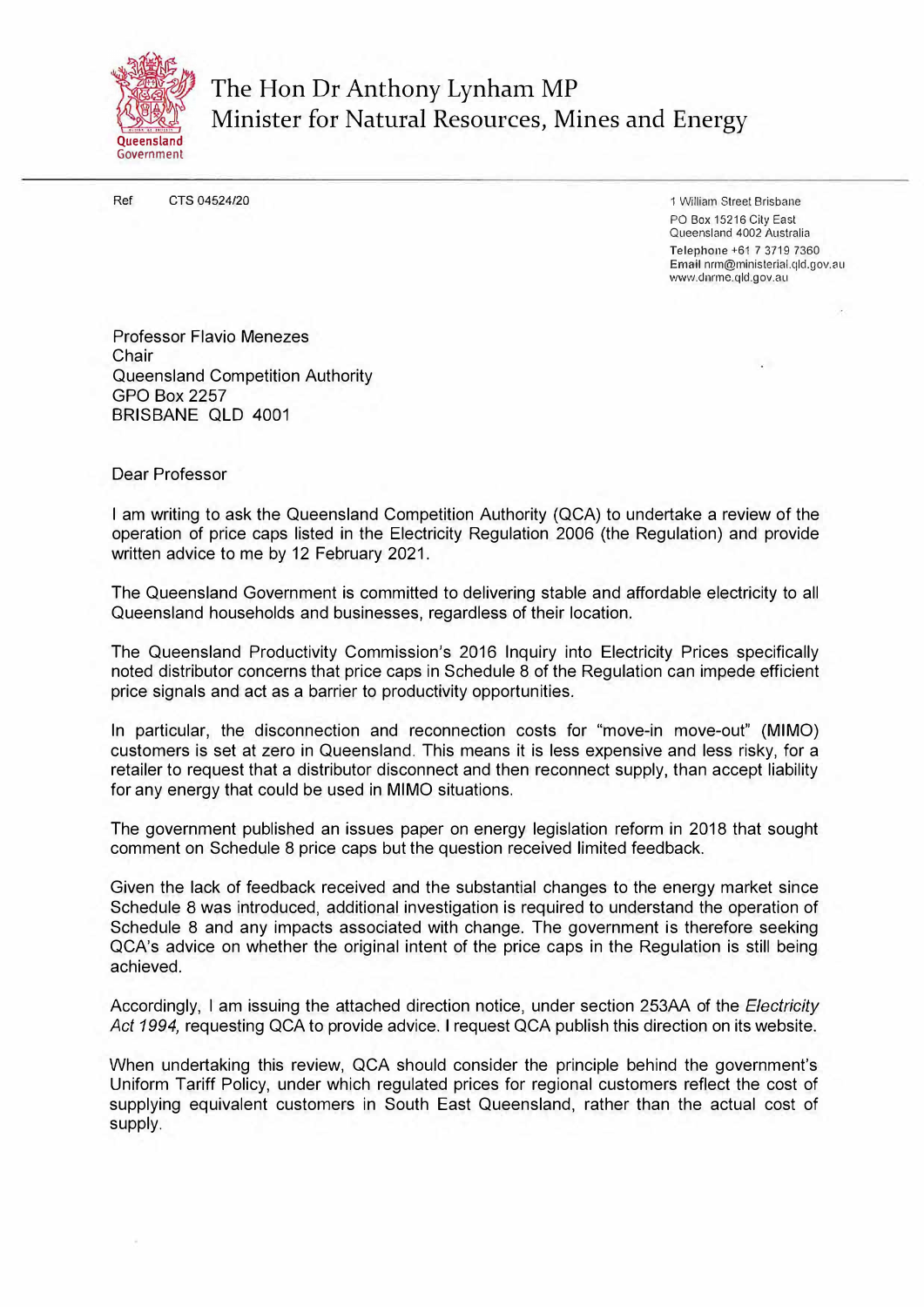If you have any questions, please contact who will be pleased to assist you and can be contacted on 3719 7360. Yours sincerely  $\overline{C}$ **Dr Anthony liynham MR** Minister for-Natural Resources, Mines and Energy

Att

 $\cdot$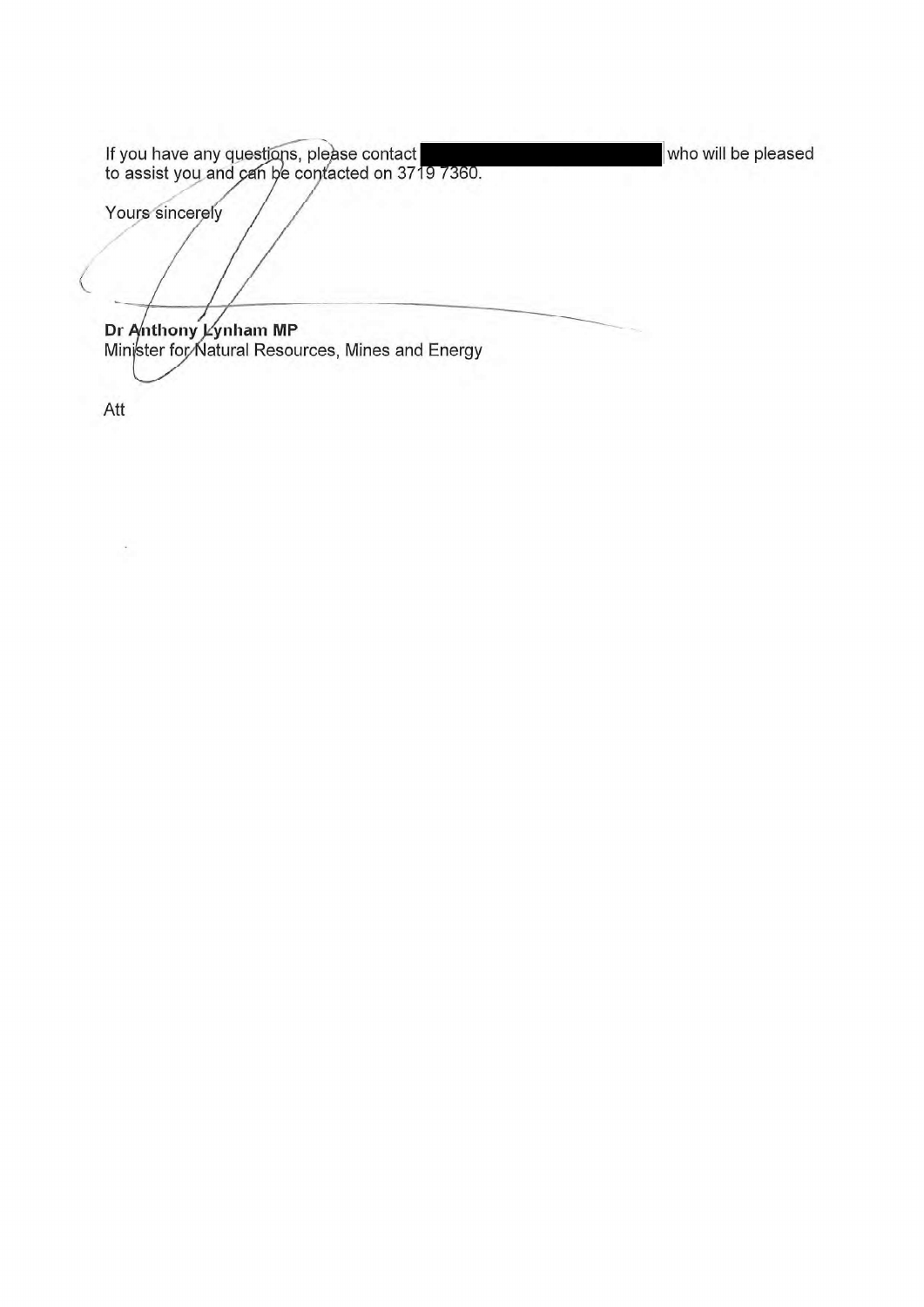### *ELECTRICITY ACT 1994*  **Section 253AA**

# **MINISTER'S DIRECTION NOTICE**

Pursuant to section 253AA of the *Electricity Act 1994* (the Act), I hereby direct the Queensland Competition Authority (QCA) to provide a report on:

- whether the original intent of Schedule 8 of the *Electricity Regulation 2006* (the Regulation), as set out in Regulation Impact Statement introducing the Regulation, is still being achieved and in the most efficient manner
- The costs and benefits to each relevant party in the electricity supply chain, including customers currently incurred by the application of Schedule 8
- The impact on the electricity supply chain of removing Schedule 8 for some or all customer groups.

The following are the Terms of Reference of this direction:

## **Terms of Reference**

- 1. This report should consider:
	- a. The frequency with which the services covered by Schedule 8 of the Regulation (Schedule 8 services) are provided to the Queensland customer base as a whole, and secondly, to the following groups:
		- i. customers receiving a Queensland Government energy rebate or concession;
		- ii. customers currently subject to a hardship payment plan with their retailer; or
		- iii. customers located on a long rural feeder or isolated network.
	- b. The expected changes to services covered by Schedule 8 of the Regulation as a result of the expected rise of digital smart meters, specifically:
		- i. any expected notable change in the cumulative number of Schedule 8 service requests
		- ii. any expected trends in the types of Schedule 8 services requested by retailers.
	- c. The expected annual financial impact on each relevant group (including the separate customer groups identified in (1a) as subsets of the general customer group) in the electricity supply chain if Schedule 8 services were provided at the cost reflective prices approved by the Australian Energy Regulator.
	- d. Any duplication or overlap of Schedule 8 with existing electricity regulation and the costs incurred at each stage of the electricity supply chain as a result of the duplication.
	- e. Which customer classes access the capped cost of \$0 for non-residential services such as temporary connections for short-term electricity use, in what proportions and what this costs distributors.
	- f. Any other matter the QCA considers relevant.
- 2. The report should set out potential direct and indirect costs and benefits of removing price caps for each relevant group in the electricity supply chain, including the customer sub-groups listed in 1a and where possible be supported by the QCA's consideration of:
	- a. The cost reflective price for each Schedule 8 service in the Ergon and Energex distribution areas and, if there appear to be significant differences due to the location in which the services are performed, the basis for the differences.
	- b. Whether the regulated prices potentially inhibit or disincentivise the take-up of digital smart meters.
	- c. As far as possible, how the projected uptake of digital smart meters could affect:
		- i. the costs incurred by distributors when performing Schedule 8 services
			- ii. the costs incurred by retailers when performing Schedule 8 services.
	- d. Whether the price caps on Schedule 8 services have resulted in market inefficiencies with regard to potential duplication from the Australian Energy Regulator's determination of prices for those services and if so, how those inefficiencies have affected each relevant entity in the electricity supply chain.
	- e. The outcome for each customer group referred to in section 1a above, if the price set reflected the equality principle in the Queensland Government's Uniform Tariff Policy (UTP) and the cost of the UTP to distributors of applying these prices.